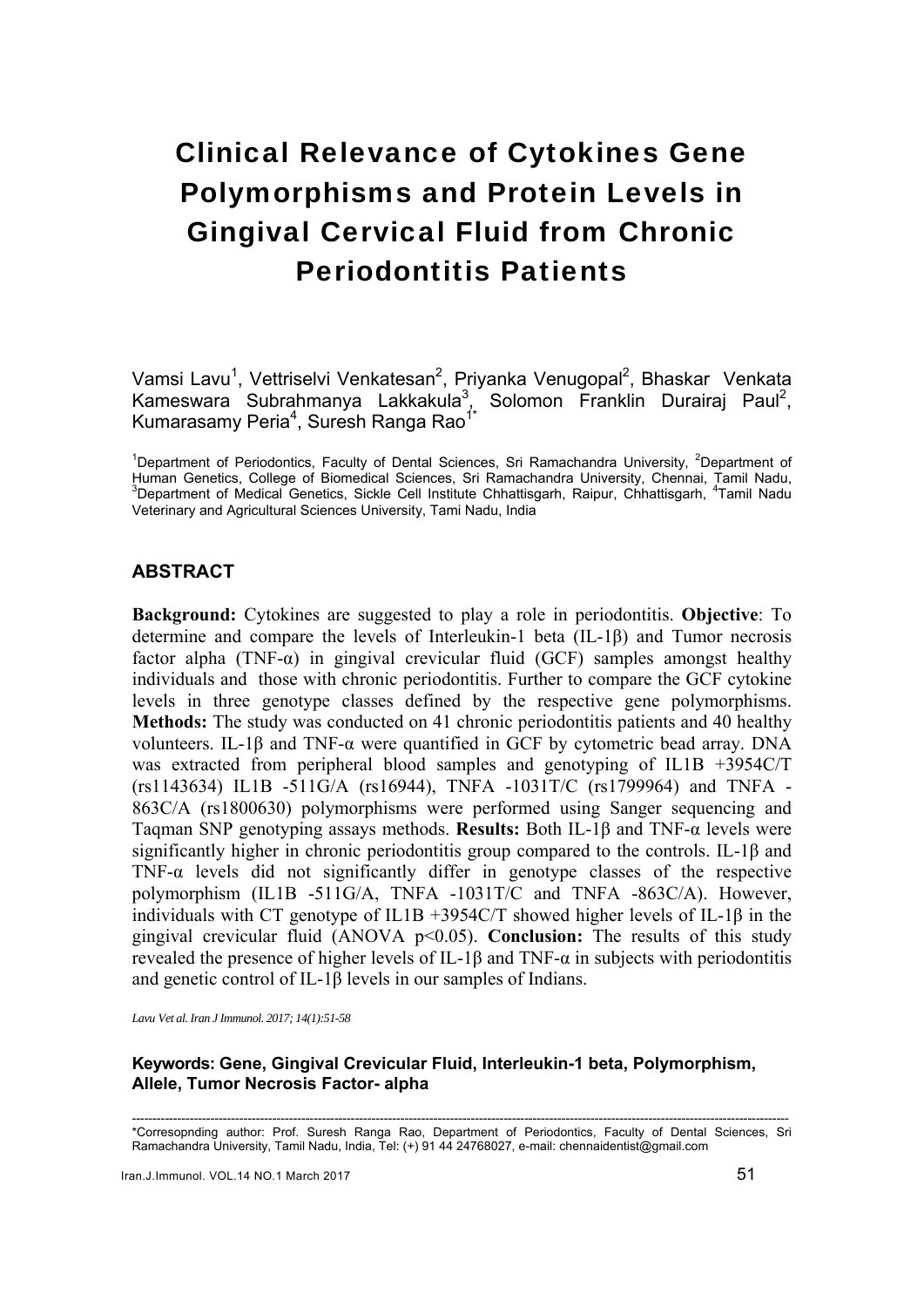# **INTRODUCTION**

Periodontitis is a chronic inflammatory disease of microbial aetiology. Cytokines play an important role in the pathogenesis of periodontitis (1). The detection of cytokines has been performed for use as biomarkers of periodontitis initiation and progression. Identification of these biomarkers has been performed in gingival crevicular fluid and saliva samples (2,3). Gingival crevicular fluid (GCF) is an inflammatory exudate that derived from extracellular fluid of gingiva. In healthy gingiva, very low volume of the GCF is produced  $(3-4 \mu L/hr)$  (4). Gingival crevicular fluid is a preferred sample for identifying metabolic and other mediators from the gingiva during periodontal disease, however due to its low volume available for sampling, detection of the mediator/ biomarker levels is a challenge (5). Cytometric bead array provides a specific and highly sensitive (pg/ml) method for detection of multiple biomarkers in a small volume of Gingival Crevicular Fluid (<50 μL).

Interleukin-1 and TNF-alpha gene polymorphisms have been identified to be associated with periodontitis susceptibility in different ethnic populations across the world  $(6-8)$ . Our previous study reported a statistically significant association between IL1B +3954 single nucleotide polymorphism and periodontitis susceptibility (9) and no association of periodontitis susceptibility with TNFA (-863,-1031) genotypes in a sample population from South India (10). The objective of this study was to determine and compare the levels of Interleukin 1 beta (IL-1β) and Tumor necrosis factor alpha (TNFα) in gingival crevicular fluid samples by cytometric bead array. Further to compare the GCF cytokine levels in three genotype classes defined by the respective gene polymorphisms.

# **MATERIALS AND METHODS**

**Subject Selection.** A total of 81 individuals aged above 18 years were recruited from the Out Patient Department of Periodontology, Faculty of Dental Sciences, Sri Ramachandra University, Chennai. The study was approved by the Institutional Ethics Committee of Sri Ramachandra University, Chennai (IEC-NI/10/APR/15/05). Prior to the commencement of study, informed written-consent was collected from all the participants. Of the 81 individuals, 29 were women and 52 men. The healthy group consisted of 40 individuals and 41 belonged to the chronic periodontitis group. Individuals were diagnosed to have generalized chronic periodontitis based on attachment loss of >1 mm in at least 30% of the sites examined (11) and radiographic evidence of bone loss, presence of at least ten natural teeth. Individuals with probing pocket depth of  $\leq$  3 mm, no attachment loss, absence of gingival bleeding on probing, absence of any clinical signs of gingival inflammation and no previous history of periodontal disease were included as controls (healthy gingiva). Current and former smokers, individuals with known systemic diseases, pregnant women, individuals who were on any medication were excluded from the study.

**Clinical Examination.** A full mouth periodontal examination was performed. The following indices: Plaque Index (12), Gingival Index (13), Oral Hygiene Index (OHI-S) (14), and clinical parameters - Clinical Attachment Level (CAL), probing pocket depth at six sites per tooth excluding third molars. All the clinical parameters were assessed by a single examiner using a UNC 15 manual periodontal probe.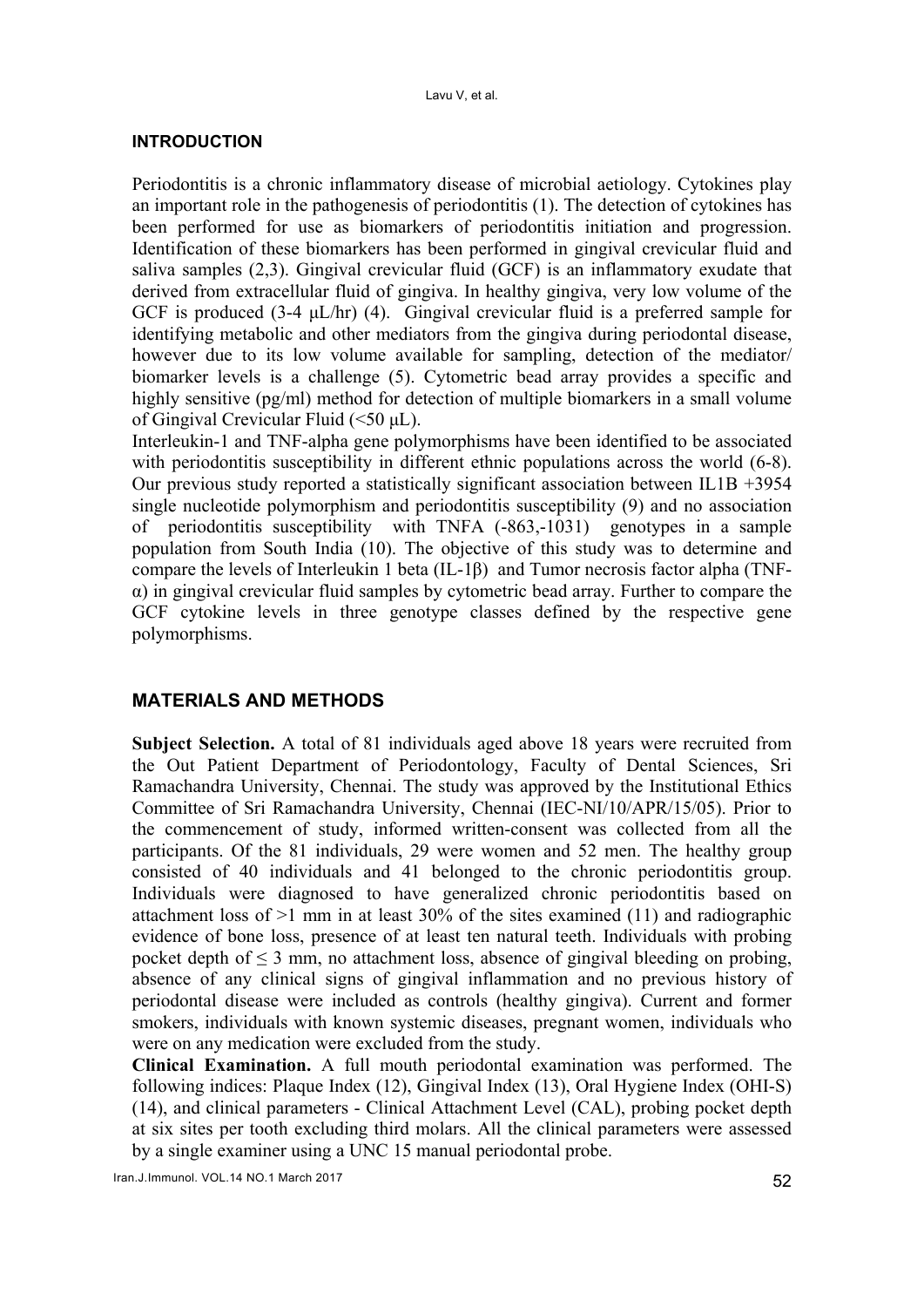**Quantification of IL-1β and TNF-α in GCF.** Five microliter of Gingival crevicular fluid was collected by micropipettes [5 microliter) with five markings for one microliter each (Sigma Aldrich)]. The GCF sample was collected by the extra-crevicular placement of the pipette at the entrance of the sites selected. Sites with the deepest probing pocket depth in each quadrant were sampled and pooled in each periodontitis patient. The sites with pocket depth of less than 3 mm, absence of bleeding on probing, and absence of clinical signs of gingival inflammation were chosen for sampling in the healthy subjects. The samples were transferred into a 1.5 mL Eppendorf tube containing 200 microliters of buffer and stored immediately at -80 degrees till processing. The GCF samples were transferred into a 1.5 ml Eppendorf tube containing 200 μL of buffer and stored immediately at -80 degrees until further processing. Cytometric bead array (BD™ CBA) was performed using a customized kit from, BD Biosciences, as per manufacturer's protocol.

In brief, standards were prepared for IL-1β and TNF- $\alpha$  using serial dilution (1:2 to 1: 256). About 50 µL of the test samples were mixed with equal volume of capture beads specific for IL-1 $\beta$  and TNF- $\alpha$  and incubated in the dark at room temperature for one hour. 50 µL of the mixed PE detection reagent was added to the samples and incubated for two hours at room temperature. One ml of wash buffer was added to each sample and centrifuged for five minutes at  $200 \times g$ . The supernatant was discarded and the beads were re-suspended with 300 microliters of wash buffer. The samples were acquired on the same day on the flow cytometer (FACS Aria, BD Biosciences). Analysis of the samples was done using FCAP Array™ (BD Biosciences, Version 3) software and the levels of IL-1β and TNF-α protein were expressed as pg/ml.

**Genotyping of IL1B and TNFA Gene Polymorphisms.** About 3 ml of peripheral blood was collected into EDTA-Vacutainer (Beckton-Dickinson, Franklin Lanes, NJ, USA). DNA extraction was done in 200 µL of the blood using commercially available extraction kits (Nucleo-pore DNA Sure Blood Mini Kit, Shivaji Marg, New Delhi, India) as per manufacturer advised protocols. The quality of extracted DNA was checked using the NanoDrop ND-1000 (Thermo Fisher Scientific, USA). IL1B +3954C/T (rs1143634) and IL1B -511G/A (rs16944) were determined by PCR and DNA sequencing. The detailed protocol has been described in our previous report (9). In brief, the polymorphic genotypes at IL1B  $(-511)$  [rs16944], and IL1B  $(+3954)$ [rs1143634] were determined by PCR and DNA sequencing. PCR was performed on 50–100 µg of DNA in a 10 µL reaction containing 5 µL PCR Master Mix (Merck PCR Master Mix Kit; Merck, Rahway, NJ), 2.8 µL sterile water, and 30 pM of forward and reverse primers using an Eppendorf thermocycler (Eppendorf, Hamburg, Germany). Cycle sequencing, for the PCR products, to determine the polymorphisms was performed using an ABI PRISM Big Dye Terminator Ready Reaction Cycle Sequencing Kit (Life Technologies, Carlsbad, CA, USA). Sequencing was done in a final volume of 10  $\mu$ L containing 0.5  $\mu$ L of ready reaction mix, 1.5  $\mu$ L of sequencing dilution buffer,  $1 \mu L$  of primer (forward/reverse), 6  $\mu L$  of sterile water, and  $1 \mu L$  of PCR product. The cycle sequenced products were then subjected to purification before the sequencing. Analysis of sequencing results was done using Applied Biosystems Seqscape v2.7 software (Life Technologies, Carlsbad, CA, USA) to determine the base transition in the sites of interest.

TNFA -1031T/C (rs1799964) and TNFA -863C/A (rs1800630) were genotyped using TaqMan genotyping method. Details of the primers and probes used for the assay are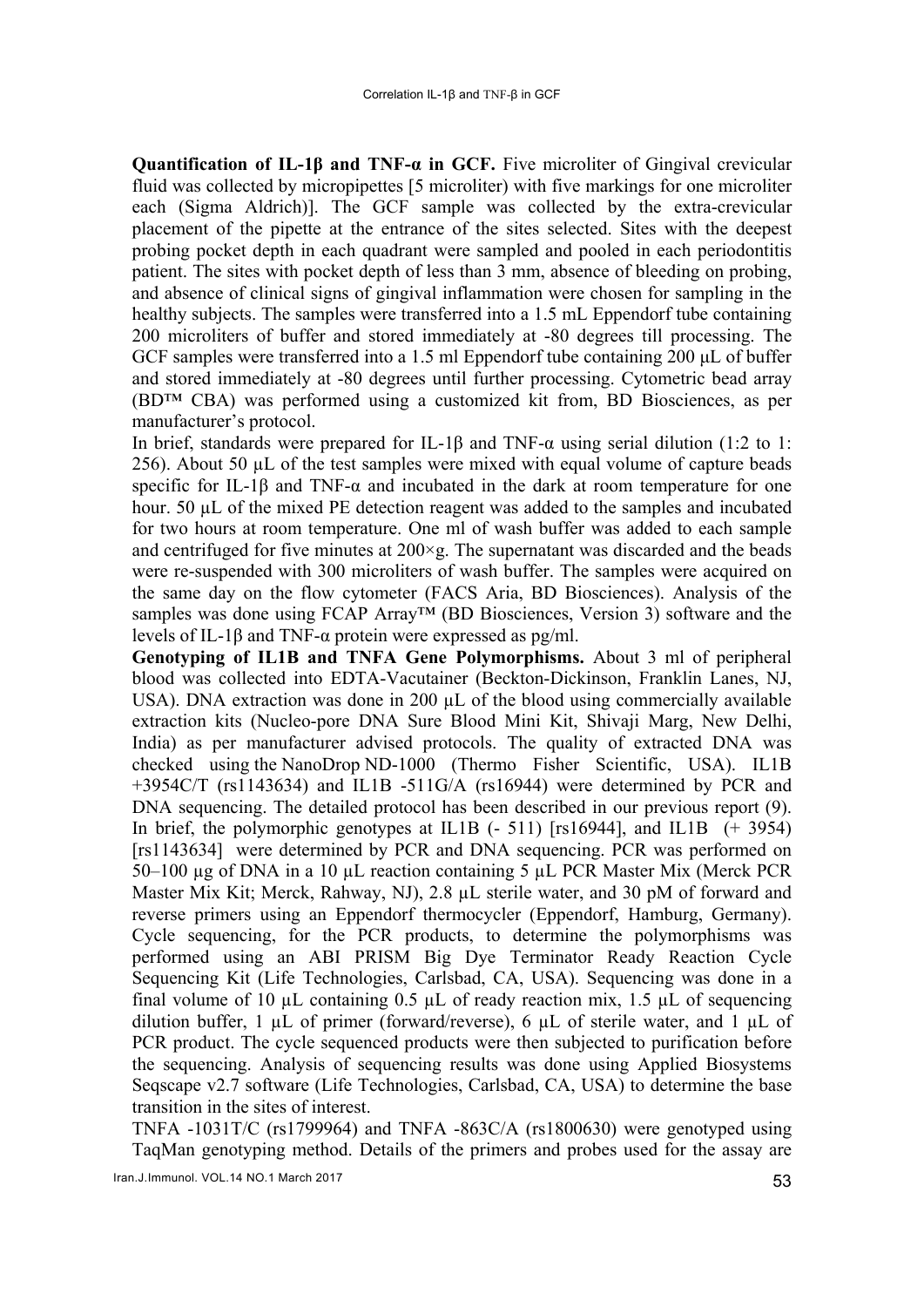given in our previously published report (10). The methodology in brief is described below. The final volume of each reaction was  $5 \mu L$ , containing 2.5  $\mu L$  of TaqMan genotyping Master Mix (Applied Biosystems, Foster City, CA, USA) 0.25 µL of TaqMan primer and probe mix (Applied Biosystems, Foster City, CA, USA), 2.25 µL of DNA  $(10 \text{ ng/}\mu L)$ . Fluorescence was measured with a Real-Time PCR System (Applied Biosystems, Foster City, CA, USA) and analyzed with its System software, SDS version 2.3. At least two non-template controls without DNA were included in each of the 384 well-plates.

**Statistical Analysis.** The mean and standard deviation for all the continuous variables was determined. The IL-1 $\beta$  and TNF- $\alpha$  protein levels were compared with the genotype classes of their respective genes using one way Analysis of Variance (ANOVA). The results were assumed to be statistically significant at P<0.05.

# **RESULTS**

The demographic data of the study population are summarized in Table 1.

| <b>Clinical Indices</b>       | Control           | <b>Chronic Periodontitis</b> | P Value <sup>b</sup> |  |
|-------------------------------|-------------------|------------------------------|----------------------|--|
|                               | $(n=40)$          | $(n=41)$                     |                      |  |
| Age range (yrs.)              | 20-55             | $23 - 58$                    |                      |  |
| Mean age                      | $31.53 \pm 8.3$   | $41.39 \pm 8.6$              | < 0.001              |  |
| Gender                        |                   |                              | 0.282                |  |
| Female                        | $17(42.5\%)$      | $12(29.3\%)$                 |                      |  |
| Male                          | 23(57.5%)         | 29 (70.7%)                   |                      |  |
| OHI Score <sup>a</sup>        | $0.354\pm0.163$   | $2.848 \pm 0.788$            | < 0.001              |  |
| Gingival index <sup>a</sup>   | $0.363 \pm 0.131$ | $1.877 \pm 0.346$            | < 0.001              |  |
| Plaque index <sup>a</sup>     | $0.426 \pm 0.215$ | $1.789 \pm 0.321$            | < 0.001              |  |
| Probing pocket depth $(mm)^a$ | $1.203 \pm 0.209$ | $4.052 \pm 0.481$            | < 0.001              |  |
| CAL (mm) <sup>a</sup>         | $0.000 \pm 0.000$ | $3.606 \pm 1.210$            |                      |  |
| TNFA $pg/mL^a$                | $1.18 \pm 0.892$  | $2.17 \pm 1.56$              | 0.001                |  |
| IL-1B $pg/mL^a$               | $35.03 \pm 25.87$ | $231.61 \pm 132.91$          | < 0.001              |  |
|                               |                   |                              |                      |  |

|                          |  | Table 1. Baseline clinical characteristics of study subjects and their IL-1 $\beta$ and |  |  |  |
|--------------------------|--|-----------------------------------------------------------------------------------------|--|--|--|
| $TNF$ - $\alpha$ levels. |  |                                                                                         |  |  |  |

<sup>a</sup>Mean  $\pm$  SD; SD: standard deviation,  $P$  value <0.05- statistically significant.

Levels of IL-1β and TNF- $\alpha$  in GCF samples of controls and patients with periodontal disease are documented in Table 1. Both IL-1β and TNF- $\alpha$  levels were significantly higher in chronic periodontitis group compared to the controls. Correlation of IL-1β and TNF- $\alpha$  levels with the genotypic classes of their respective gene polymorphisms are presented in Table 2 and Table 3, respectively.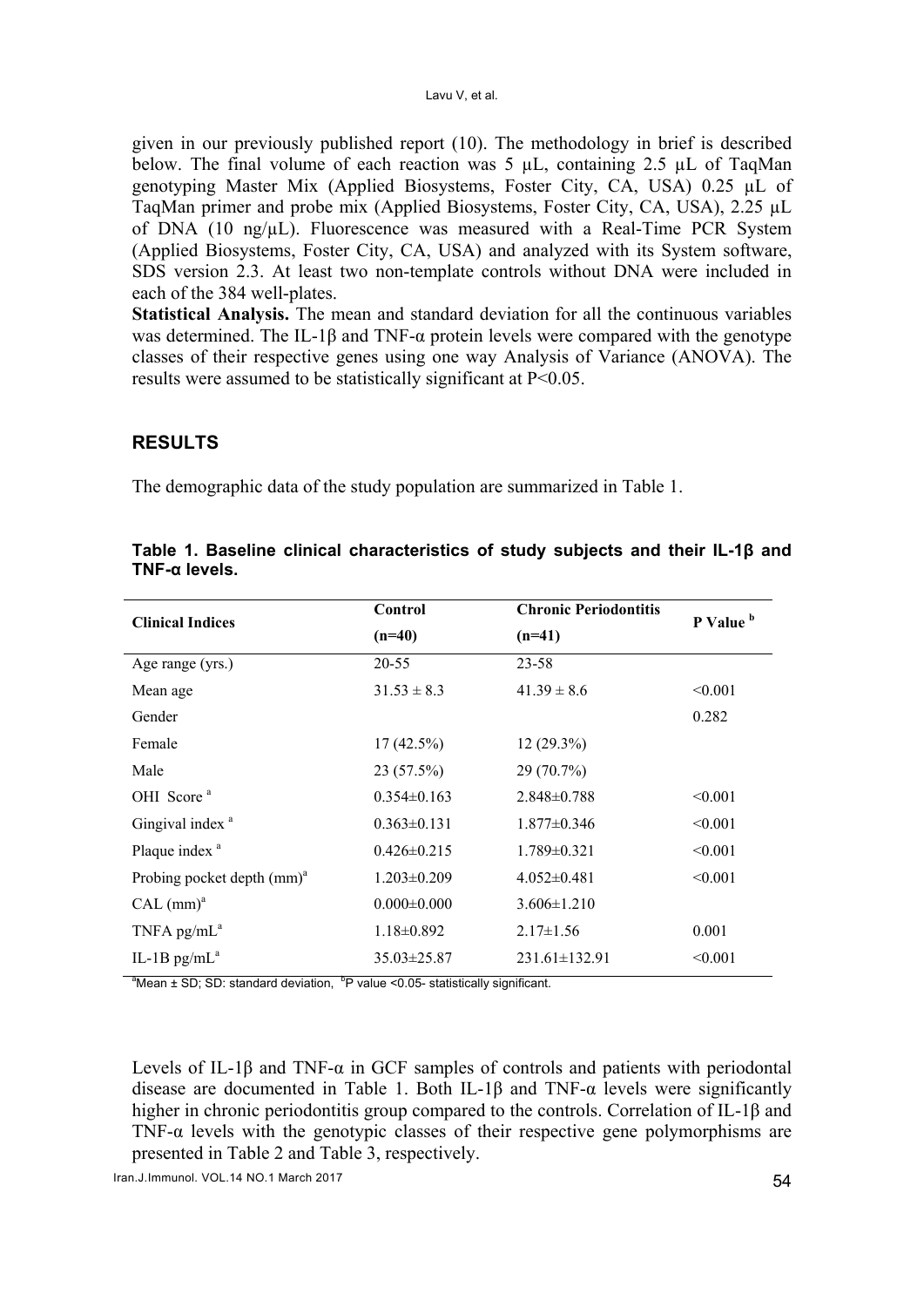| Genotype        | N  | <b>Mean (95% CI)</b>   | <b>F</b> Value | P Value <sup>b</sup> |
|-----------------|----|------------------------|----------------|----------------------|
| IL-1 B -511     |    |                        |                |                      |
| <sub>CC</sub>   | 34 | 128.96 (82.49-175.41)  |                |                      |
| <b>CT</b>       | 45 | 140.32 (96.86-183.78)  | 0.129          | 0.87                 |
| <b>TT</b>       | 2  | 99.65 (500.90-700.21)  |                |                      |
| $IL-1 B + 3954$ |    |                        |                |                      |
| <sub>CC</sub>   | 31 | 96.50 (58.0-134.99)    |                | $0.04^b$             |
| <b>CT</b>       | 50 | 158.13 (115.32-200.95) | 3.980          |                      |

**Table 2. IL1B levels of the study subjects according to IL1B genotypes.** 

 $b$  P value <0.05 – statistically significant

| Genotype         | N  | <b>Mean (95% CI)</b> | <b>F</b> Value | P Value <sup>b</sup> |
|------------------|----|----------------------|----------------|----------------------|
| <b>TNFA -863</b> |    |                      |                |                      |
| CC               | 46 | $1.71(1.27-2.15)$    |                |                      |
| <b>CA</b>        | 29 | $1.53(1.15-1.91)$    | 0.513          | 0.601                |
| AA               | 6  | $2.13(0.07-4.20)$    |                |                      |
| <b>TNFA-1031</b> |    |                      |                |                      |
| <b>TT</b>        | 22 | $1.71(0.91 - 2.52)$  |                |                      |
| CT               | 53 | $1.56(1.26-1.87)$    | 1.417          | 0.249                |
| CC               | 6  | $2.54(1.07-4.02)$    |                |                      |

<sup>b</sup> P value <0.05- statistically significant

IL-1β and TNF-α levels did not differ significantly in genotype classes of the respective polymorphism (IL1B -511G/A, TNFA -1031T/C and TNFA -863C/A). However, individuals with CT genotype of IL1B +3954C/T showed higher levels of IL-1 $\beta$  in the gingival crevicular fluid (ANOVA p<0.05).

## **DISCUSSION**

The results of the present study demonstrated that the gingival crevicular fluid levels of IL-1β and TNF-α are significantly elevated in chronic periodontitis group as compared to control individuals. Although the genotypes of TNFA polymorphisms did not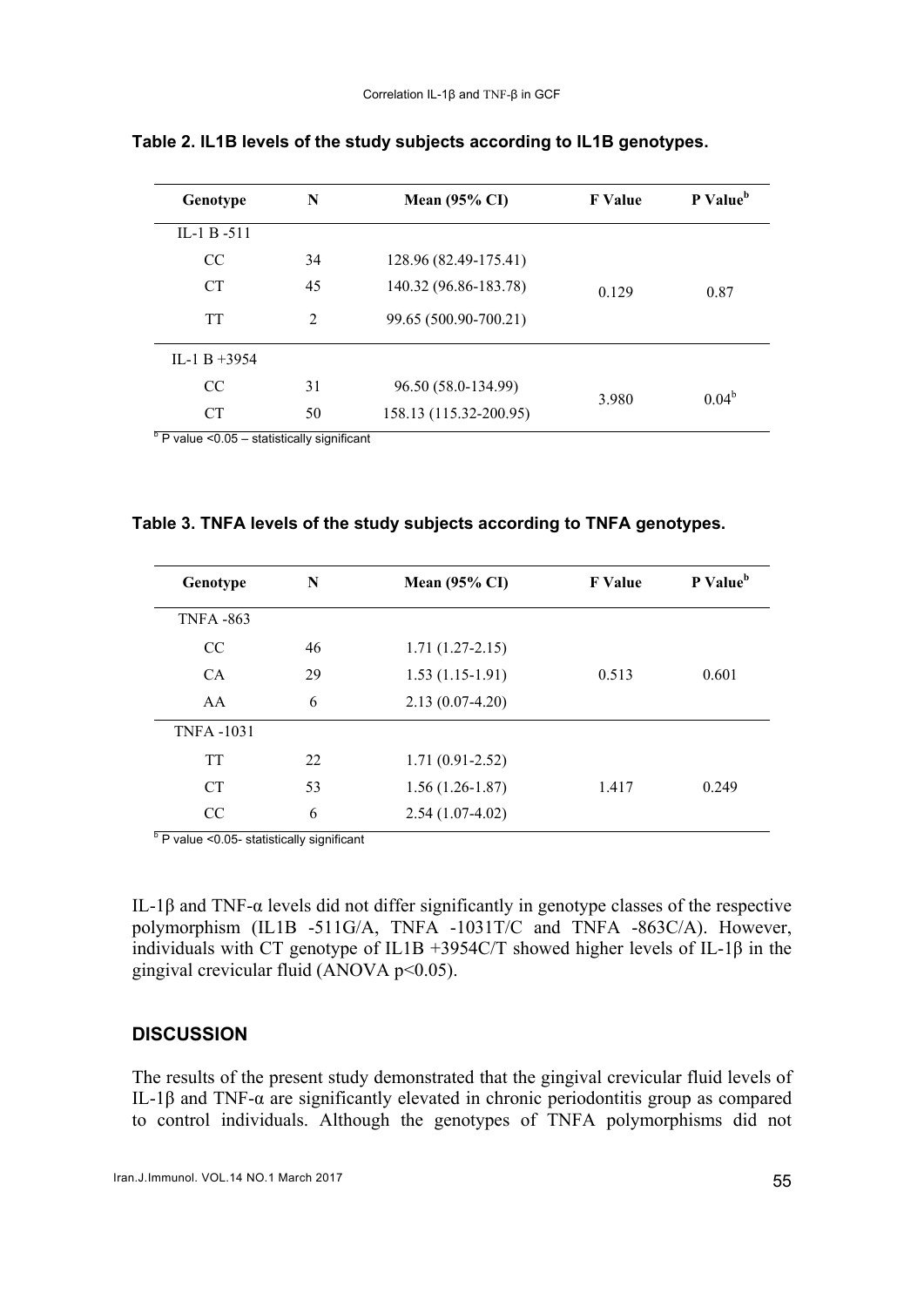correlate with gingival crevicular fluid levels of TNF- $\alpha$ , the CT genotype of IL1B +3954C/T showed higher levels of IL-1β in the gingival crevicular fluid.

There exists a large number of reports supporting the association of single nucleotide polymorphisms in Interleukin 1 alpha, Interleukin 1 beta, Tumor necrosis factor alpha genes and susceptibility to chronic periodontitis in the population of different ethnicities (15-18) across the world. However, studies evaluating the SNPs functionality of the SNPs in these genes in the different ethnic populations are very few in number (19-21). Our research group has published previous reports on the association of SNPs at IL1B (+3954) (9) and lack of association of SNPs at TNFA (-1031,-863) (10) with chronic periodontitis susceptibility in a sample population from South India. The present pilot study evaluated the functionality of the genotypes of the above mentioned SNPs by correlating the polymorphic genotypes with gingival crevicular fluid levels of Interleukin 1 and Tumor necrosis factor alpha. Results of our previous study revealed that the IL-1β levels were correlated with IL1B +3954C/T genotypes in individuals with chronic periodontitis in a sample South Indian population. In aggressive periodontitis and different forms of arthritis, the plasma levels of different cytokines and their receptor agonists were found to be correlated with the respective genotypes (22). In contrast to this, no correlation between IL1B +3954C/T genotypes and IL-1β levels was reported in GCF samples of chronic and aggressive periodontitis conditions in a Turkish population (23).

A comparison of TNF-α level in gingival crevicular fluid among genotype classes of TNFA (-1031,-863) did not show significant differences between chronic periodontitis and control participants of the present study. In a study performed by Yucel *et al.* wherein TNFA (-308) genotypes were correlated with TNF alpha levels in individuals with chronic and aggressive forms of periodontitis in individuals of Turkish origin the authors reported that TNFA -308G/A genotypes failed to correlate with TNF- $\alpha$  levels (8). To the best of our knowledge, the present study is the first to correlate the genotypes with cytokine levels in gingival crevicular fluid using the cytometric bead array in a sample of South Indian population.

Gingival crevicular fluid represents a more ideal choice for identifying cytokines generated during periodontitis as compared to saliva, since the sample is obtained from the specific site of disease activity. The small volume of GCF limits studies with traditional ELISA methods and warrants use of newer methodologies. Hence, a sensitive and specific method of detection of protein levels in a small volume of fluid is necessary. A technique that has gained a rapid acceptance in the recent times especially when markers in large numbers have to be identified and quantified in low volumes of the biological sample is the cytometric bead array (24,25). Using Cytometric bead array, a strong correlation between degree of periodontitis and serum levels of IL-2 and IFN-γ was established in HIV positive patients with periodontitis (26). In the present study we have adopted the Cytometric bead array to determine the cytokine levels in GCF samples. The reports on usage of this method to detect the cytokine levels in GCF samples amongst periodontitis patients are scarce. A recent study evaluated Interleukin-17 levels in GCF of periodontitis subjects before and after treatment (27). A study in smokers with chronic periodontitis evaluated various cytokine levels in gingival tissue extract samples and reported the lack of correlation between these cytokine levels with number of cigarettes that consumed per day (28).

In summary, this study evaluated the feasibility and utility of cytometric bead array to detect levels of multiple cytokines in gingival crevicular fluid. Further, this study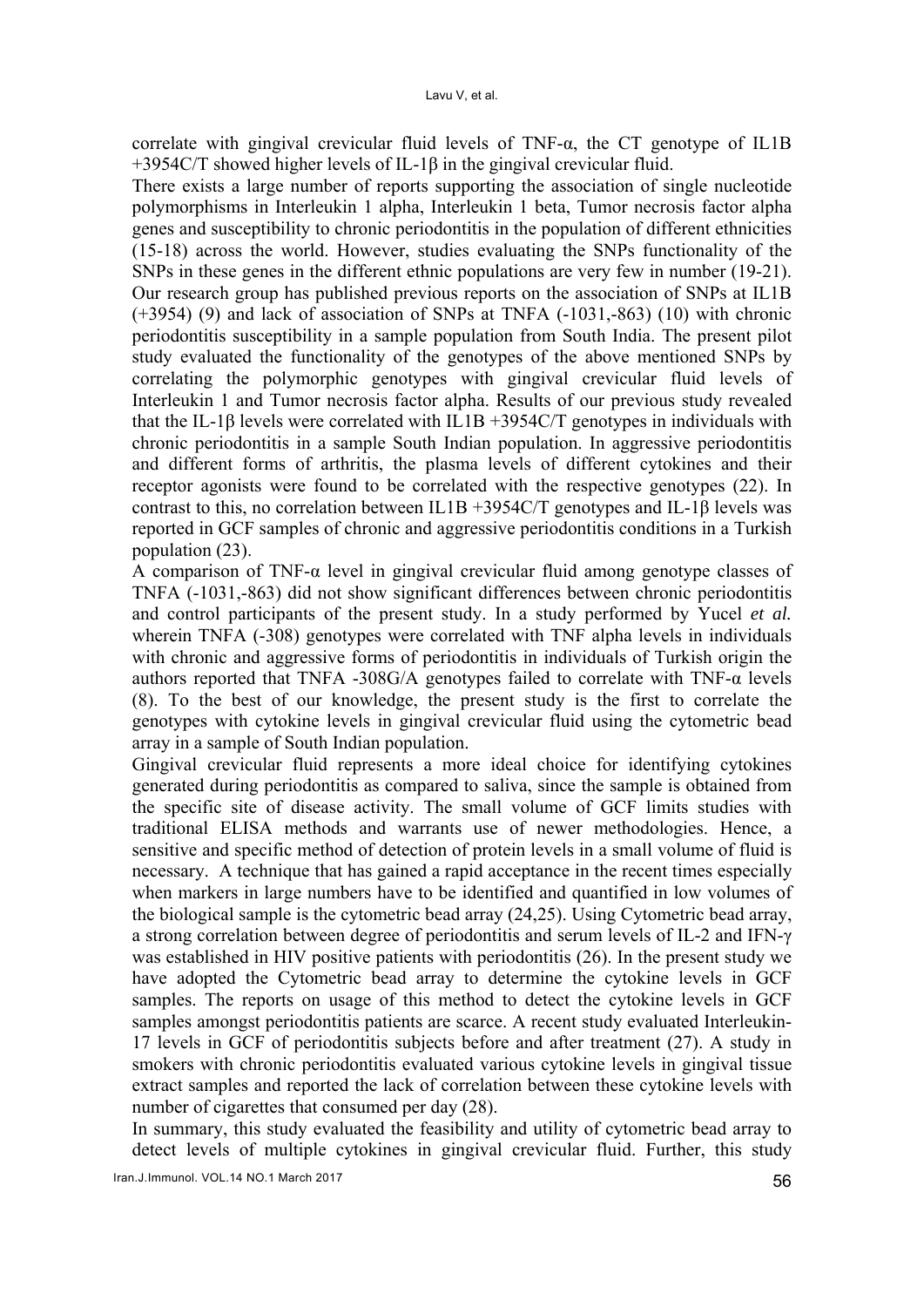revealed the presence of higher levels of IL-1β and TNF-α in periodontitis subjects and genetic control of IL-1β levels in Indian population. A limitation of this study would be the small sample size which if improved upon might provide a better understanding of the role of genetic regulation of cytokines in periodontitis pathogenesis.

## **ACKNOWLEDGEMENTS**

The work was funded by the Department of Science and Technology, Government of India (Ref No: SR/SO/HS-0080/2009). The authors wish to acknowledge the technical support of Dr. Malini from the Central Research Facility of Sri Ramachandra University.

# **REFERENCES**

- 1. Garlet GP. Destructive and protective roles of cytokines in periodontitis: a re-appraisal from host defense and tissue destruction viewpoints. *J Dent Res*. 2010;89(12):1349-63. Epub 2010/08/27.
- 2. Kinney JS, Morelli T, Oh M, Braun TM, Ramseier CA, Sugai JV, et al. Crevicular fluid biomarkers and periodontal disease progression. *J Clin Periodontol*. 2014;41(2):113-20.
- 3. Trindade F, Amado F, Oliveira-Silva RP, Daniel-da-Silva AL, Ferreira R, Klein J, et al. Toward the definition of a peptidome signature and protease profile in chronic periodontitis. *Proteomics Clin Appl*. 2015;9(9-10):917-27.
- 4. Alfaqeeh SA, Anil S. Gingival crevicular fluid flow rate and alkaline phosphatase level as potential marker of active tooth movement. *Oral Health Dent Manag*. 2014;13(2):458-63.
- 5. Hannigan E, O'Connell DP, Hannigan A, Buckley LA. Soluble cell adhesion molecules in gingival crevicular fluid in periodontal health and disease. *J Periodontol.* 2004;75(4):546-50.
- 6. Ma L, Chu WM, Zhu J, Wu YN, Wang ZL. Interleukin-1beta (3953/4) C-->T polymorphism increases the risk of chronic periodontitis in Asians: evidence from a meta-analysis of 20 casecontrol studies. *Arch Med Sci*. 2015;11(2):267-73. Epub 2015/05/23.
- 7. Barnea TV, Sava A, Gentimir C, Goriuc A, Boisteanu O, Chelaru L, et al. Genetic polymorphisms of TNFA and IL-1A and generalized aggressive periodontitis. *Rom J Morphol Embryol*. 2015;56(2):459-64.
- 8. Ozer Yucel O, Berker E, Mesci L, Eratalay K, Tepe E, Tezcan I. Analysis of TNF-alpha (-308) polymorphism and gingival crevicular fluid TNF-alpha levels in aggressive and chronic periodontitis: A preliminary report. *Cytokine*. 2015;72(2):173-7.
- 9. Lavu V, Venkatesan V, Venkata Kameswara Subrahmanya Lakkakula B, Venugopal P, Paul SF, Rao SR. Polymorphic regions in the interleukin-1 gene and susceptibility to chronic periodontitis: a genetic association study. *Genet Test Mol Biomarkers.* 2015;19(4):175-81.
- 10. Lavu V, Venkatesan V, Bhaskar LV, Priyanka V, Kumarasamy P, Franklin Durairaj Paul S, et al. Polymorphic Regions in Fcgr and Tnf Alpha Genes and Susceptibility to Chronic Periodontitis in a Cohort From South India. *J Periodontol*. 2016:1-15. Epub 2016/04/12.
- 11. Armitage GC. Development of a classification system for periodontal diseases and conditions. *Ann Periodontol*. 1999;4(1):1-6. Epub 2000/06/23.
- 12. Silness J, Loe H. Periodontal Disease in Pregnancy. Ii. Correlation between Oral Hygiene and Periodontal Condtion. *Acta Odontol Scand*. 1964;22:121-35.
- 13. Loe H. The Gingival Index, the Plaque Index and the Retention Index Systems. *J Periodontol*. 1967;38(6):Suppl:610-6. Epub 1967/11/01.
- 14. Greene JC, Vermillion JR. The Simplified Oral Hygiene Index. *J Am Dent Assoc*. 1964;68:7-13.
- 15. Wu X, Offenbacher S, Lomicronpez NJ, Chen D, Wang HY, Rogus J, et al. Association of interleukin-1 gene variations with moderate to severe chronic periodontitis in multiple ethnicities. *J Periodontal Res*. 2015;50(1):52-61. Epub 2014/04/03.
- 16. Karimbux NY, Saraiya VM, Elangovan S, Allareddy V, Kinnunen T, Kornman KS, et al. Interleukin-1 gene polymorphisms and chronic periodontitis in adult whites: a systematic review and meta-analysis. *J Periodontol*. 2012;83(11):1407-19.

Iran.J.Immunol. VOL.14 NO.1 March 2017 57